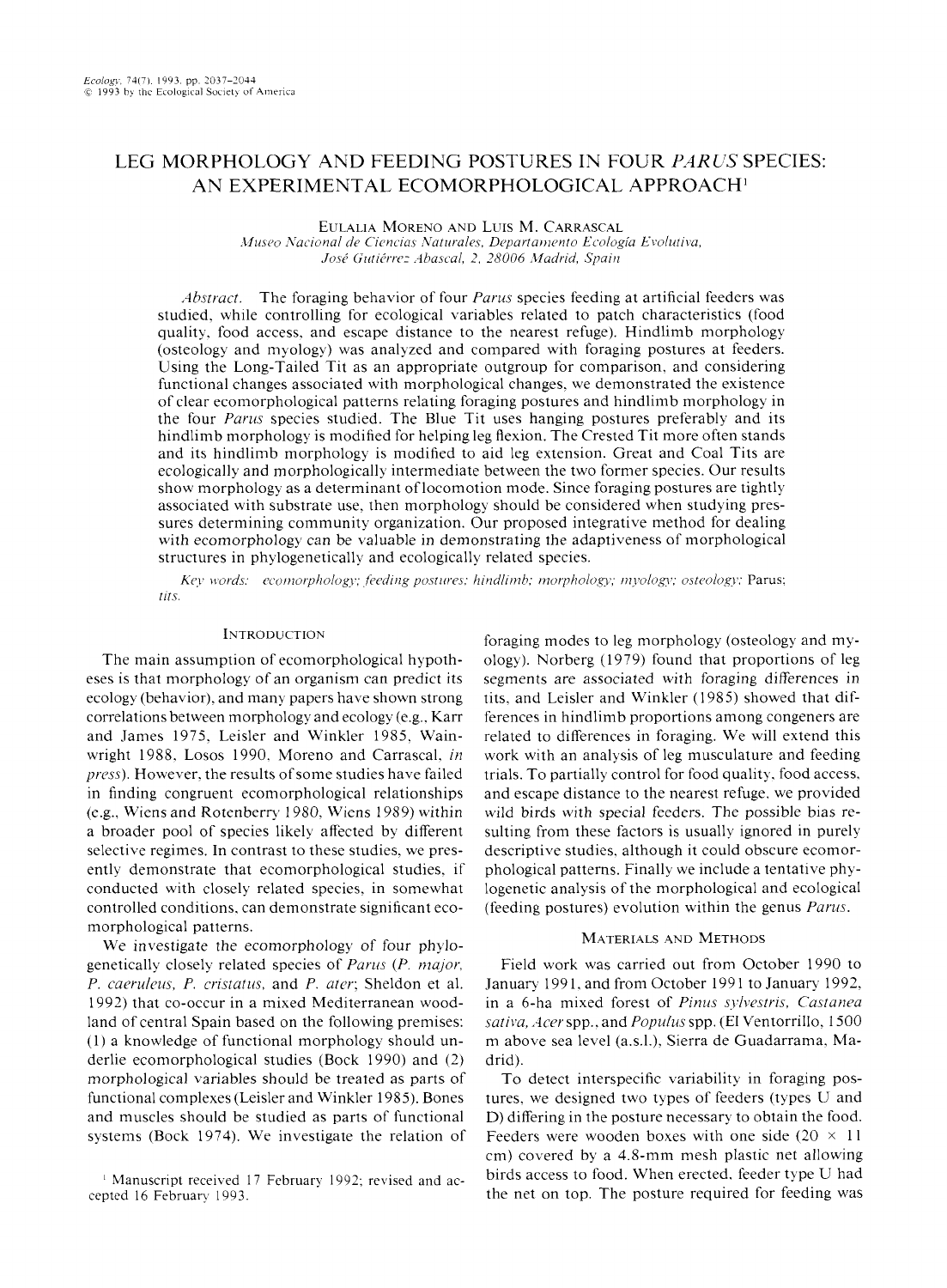standing (back up). Feeder type D had the net on the bottom. and the posture required for feeding was hanging (back down). Five feeding stations were established in the study area. At each station feeders U and D were erected (spaced 0.5 m apart). thus the bird had to choose between feeding standing or feeding hanging. We selected these two types of feeders for two reasons: (1) the use of each type of feeders requires opposite postures from a functional point of view. and (2) both postures very much resemble those that tits use in the wild while foraging. and represent postures referred to in the literature as tightly related to the use of different foraging substrates (e.g.. Holmes et al. 1979. Laurent 1986. Carrasca1 et al. 1990). Feeders were filled with husked peanuts and suspended from pine branches  $\approx 50$ cm below the canopy. Each year the birds were allowed 3 wk to familiarize themselves with feeders prior to sampling. We assume, therefore, that all birds had experience with the feeders.

Four Parus species (Coal Tit P. ater. Blue Tit P. caeruleus. Crested Tit P. cristatus. Great Tit P. major) used feeders commonly. Because birds had been netted and color-banded. we were able to identify them when they used the feeders. Samples obtained per individual were averaged prior to statistical analyses. Behavior at feeders was recorded at each feeding station for sampling periods of 40-60 min. Sampling began when one individual came into the feeders and began to eat. Time spent at each feeder (U or D) was recorded until the bird abandoned the feeding point. The use of feeders was expressed as percentages (% $U + %D = 100%$ ). To avoid competitive effects on the choice of the type of feeder, only records of solitary birds (no other birds on the same tree) lasting  $>15$  s were used for statistical analyses.

We dissected the hindlimb of two specimens of each Parus species, and we stained the muscle tissue with an iodine solution (Bock and Shear 1972). The gross morphology of the muscles was studied under a binocular dissecting microscope  $(5-20 \times)$ . Anatomical nomenclature follows Baumel et al. (1979). Measurements of the hindlimb bones of 17 specimens of Great Tits. 6 Coal Tits. 5 Crested Tits. and 15 Blue Tits were taken. Biometrical variables measured were maximum femur length. maximum tibiotarsus length. maximum tarsometatarsus length. and distance from the head of the tibiotarsus to the distal point of the insertion of the tibialis cranialis muscle (IMT). To eliminate size effects we divided leg bone lengths by the cube root of the body mass. IMT distance was normalized by dividing by tarsometatarsus length because of the high functional meaning of this ratio (Richardson 1942. Norberg 1979).

We have used the Long-Tailed Tit (Aegithalos caudatus) as the most appropriate outgroup for comparison (it belongs to the family most closely related to the Paridae) on the basis of Sibley and Ahlquist's (1990) phylogenetic hypothesis. One spirit specimen of this species was dissected and 11 skeletons were measured (the same measurements taken for other tit species).

Statistical tests employed were one-way analysis of variance and the  $t$  test for means (percentages were arcsine transformed. Sokal and Rohlf 198 1).

# **MORPHOLOGICAL ANALYSIS**

# Muscles and bones

A detailed description and illustration of the hindlimb myology in *Parus atricapillus* (*montanus*) were given by Palmgren (1932). Muscular structure in the four Parus species is similar to that of this reference species. Thus. only muscles different from the reference species or differing among the four Parus species studied are described. Names of muscles are preceded by "M."

*M. iliotibialis cranialis.*-The most cranial muscle of the leg originates by an aponeurosis from the crest of the neural spine of the last two dorsal vertebrae and the most caudal end of the neural spine of the third dorsal vertebra in Great and Crested Tits. In the Coal and Blue Tits this origin is advanced to almost the whole neural spine of the third dorsal vertebra. In all species studied the origin becomes fleshy caudally from the anterior margin of the ilium. Fibers. in a nearly parallel-fibered arrangement. run down the thigh to insert by a flat tendon onto the craniomedial surface of the head of the tibiotarsus.

*M. gastrocnemius.* - Pars intermedia and pars externa in the species studied are as described for P. atricapillus (Palmgren 1932). Pars interna, however, varies among species. In the Crested Tit it arises by two distinct heads. An anterior superficial head arises in part from the tibiotarsal inner cnemial crest. while a band of fibers (the patcllar band) originates from the patellar tendon. extending around the cranial surface of the knee. Following Raikow (1978). the size of the patellar band in the Crested Tit is  $0.5$  (i.e.,  $50\%$  of the distance between the patellar crest and the patella). The posterior head of pars interna originates from the medial surface of the head of the tibiotarsus. partially underlying the anterior head. The two heads distally fuse into a tendon that distally joins with those of pars intermedia and pars externa to give rise to a common tendon of insertion. This passes over the tibial cartilage and over the hypotarsus and inserts on the caudolateral surface of the tarsometatarsus. The Coal Tit lacks the patellar band of pars interna. although the superficial (anterior) and deep (posterior) heads of origin are present. In the Blue and Great Tits. however. pars interna originates only by the anterior head.

M. fibularis brevis. $\frac{-1}{i}$  originates by two heads. In Great and Crested Tits a tibial head arises as a small tendon from the caudodistal margin of the tibiotarsal outer cnemial crest. Distally it joins a fleshy fibular head. which originates from the fibular shaft craniolaterally. beginning distal to the insertion point of M.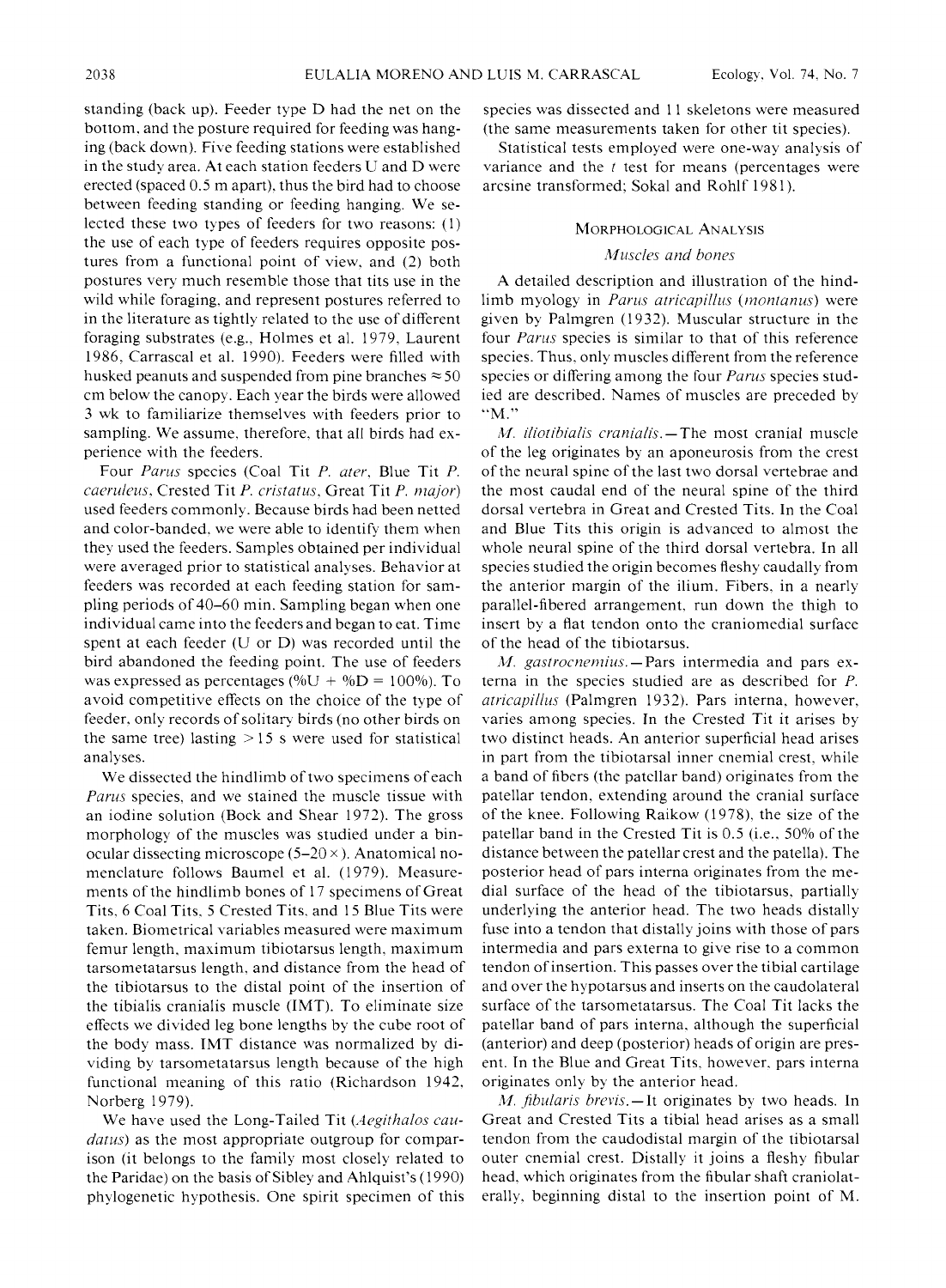TABLE 1. Mean  $(\bar{X})$ , standard error (SE), and sample size  $(n)$ of biometrical variables for the four tit species and for the Long-Tailed Tit. Linear dimensions are in millimetres: masses are in grams. Horizontal lines above means denote homogeneous groups not different statistically at  $P < .05$ for morphological variables (Scheffe a posteriori test performed only with Parus species).

|                                                                 |                                                            | Tit species        |                  |                   | Long-<br>Tailed    |  |
|-----------------------------------------------------------------|------------------------------------------------------------|--------------------|------------------|-------------------|--------------------|--|
|                                                                 | Blue                                                       | Great              | Coal             | Crested           | Tit                |  |
| Body mass                                                       |                                                            |                    |                  |                   |                    |  |
| $\bar{X}$<br>SE.<br>$\boldsymbol{n}$                            | 11.2<br>0.17<br>15                                         | 18.6<br>0.33<br>17 | 9.3<br>0.17<br>6 | 11.6<br>0.40<br>5 | 7.1<br>0.12<br>11  |  |
|                                                                 | Leg length/(body mass) <sup><math>\frac{3}{2}</math></sup> |                    |                  | 24.9<br>25.1      |                    |  |
| $\bar{X}$<br><b>SE</b><br>H                                     | 23.2<br>0.14<br>13                                         | 23.7<br>0.08<br>14 | 0.26<br>5        | 0.23<br>5         | 25.4<br>0.6<br>9   |  |
|                                                                 | Tarsometatarsus/(body mass) <sup>13</sup>                  |                    |                  |                   |                    |  |
| $\bar{X}$<br><b>SE</b><br>$\boldsymbol{n}$                      | 7.4<br>0.06<br>13                                          | 7.4<br>0.04<br>14  | 8.2<br>0.09<br>6 | 8.3<br>0.09<br>5  | 8.5<br>0.08<br>11  |  |
| Distance of insertion of M. tibialis cranialis/tarsomet. length |                                                            |                    |                  |                   |                    |  |
| Ī<br>SE.<br>n                                                   | 17.6<br>3.4<br>8                                           | 14.6<br>2.6<br>10  | 13.9<br>3.0<br>6 | 13.2<br>3.6<br>5  | 13.5<br>0.30<br>10 |  |

iliofibularis. The belly runs down the crus to give rise to a tendon that passes across the intratarsal joint to insert on the lateral edge of the head of the tarsometatarsus. In Blue and Coal Tits the arrangement of M. fibularis brevis is as in the Great Tit. but the tibia1 head is big and fleshy.

Differences in skeletal characters are shown in Table 1. The relative length of the leg (femur  $+$  tibiotarsus + tarsometatarsus lengths) differed significantly among tit species ( $F = 33.6$ , df = 3, 33,  $P < .001$ ). Blue and Great Tits having shorter legs than Crested and Coal Tits. Significant differences were also found in tarsometatarsus length ( $F = 20.05$ , df = 3, 34,  $P < .001$ ) with Great and Blue Tits having shorter tarsometatarsus than that of Coal and Crested Tits. The insertion of the M. tibialis cranialis onto the cranial surface of the tarsometatarsus is proportionally more distal in the Blue Tit than in the other three tits  $(F = 37.22, df =$ 3, 25,  $P < .001$ ).

# Expected performance consequences from morphological traits

There are differences among the tits studied in both leg muscles and bone lengths. The following consequences for performance can be expected considering functional properties of the morphological traits (Table *2).* 

The M. iliotibialis cranialis is the main protractor of the femur (Cracraft 1971, Raikow 1985). The more advanced the position of its origin on the dorsal vertebrae. the longer the lever arm around the hip joint (Richardson 1942, Moreno 1991), thereby increasing the force of its protracting action on the femur (i.e., closing the hip joint).

The M. gastrocnemius is the main extensor of the tarsometatarsus (Raikow 1985). The greater its physiological cross section. the greater the force developed by the muscle extending the ankle. as the force increases with the number of fibers acting in parallel (Bock 1974).

M. fibularis brevis counteracts the forces of tarsometatarsal extension created by the toe flexors (Cracraft 197 1). thereby aiding tarsometatarsal flexion and serving to maintain the position of this bone once it is flexed (Moreno 1990). The bigger the number of fleshy heads of origin (increased cross-sectional area). the bigger its effectiveness in flexing and maintaining a flexed position of the tarsometatarsus (Bock 1974).

M. tibialis cranialis is the main flexor of the tarsometatarsus (Raikow 1985). The further the insertion of this muscle on the cranial surface of the tarsometatarsus. the longer the lever arm around the intratarsal joint (Richardson 1942. Norberg 1979). which increases the force of its action closing the ankle.

| Morphological<br>variable          | Character state                                     | Functional implications                                                                                     | Expected ecological ordination<br>of species for hanging |
|------------------------------------|-----------------------------------------------------|-------------------------------------------------------------------------------------------------------------|----------------------------------------------------------|
| M. iliotibialis cranialis          | Advanced origin up to the<br>third dorsal vertebrae | Increases lever arm around the<br>hip joint<br>Increased force for flexing femur                            | $PCA = PA > PM = PCR$                                    |
| M. gastrocnemius                   | One head of origin in pars<br>medialis              | Decreases force for extending<br>the ankle                                                                  | $PCA = PM > PA > PCR$                                    |
| M. fibularis brevis                | Two fleshy heads of origin                          | Increases force for flexing the<br>ankle                                                                    | $PCA = PA > PM = PCR$                                    |
| M. tibialis cranialis              | Insertion more distal onto<br>the tarsometatarsus   | Increases the lever arm around<br>the intratarsal joint<br>Increased force for tarsometa-<br>tarsal flexion | $PCA > PM = PA = PCR$                                    |
| Tarsometatarsus and<br>leg lengths | Shortening                                          | Decreases the force needed to<br>hold the body to the substrate                                             | $PCA = PM > PA = PCR$                                    |

TABLE 2. Morphological variables, character states, and ecological predictions about the hanging frequency of four Parus species considering their morphological differences. PA: Coal Tit; PCA: Blue Tit: PCR: Crested Tit; PM: Great Tit.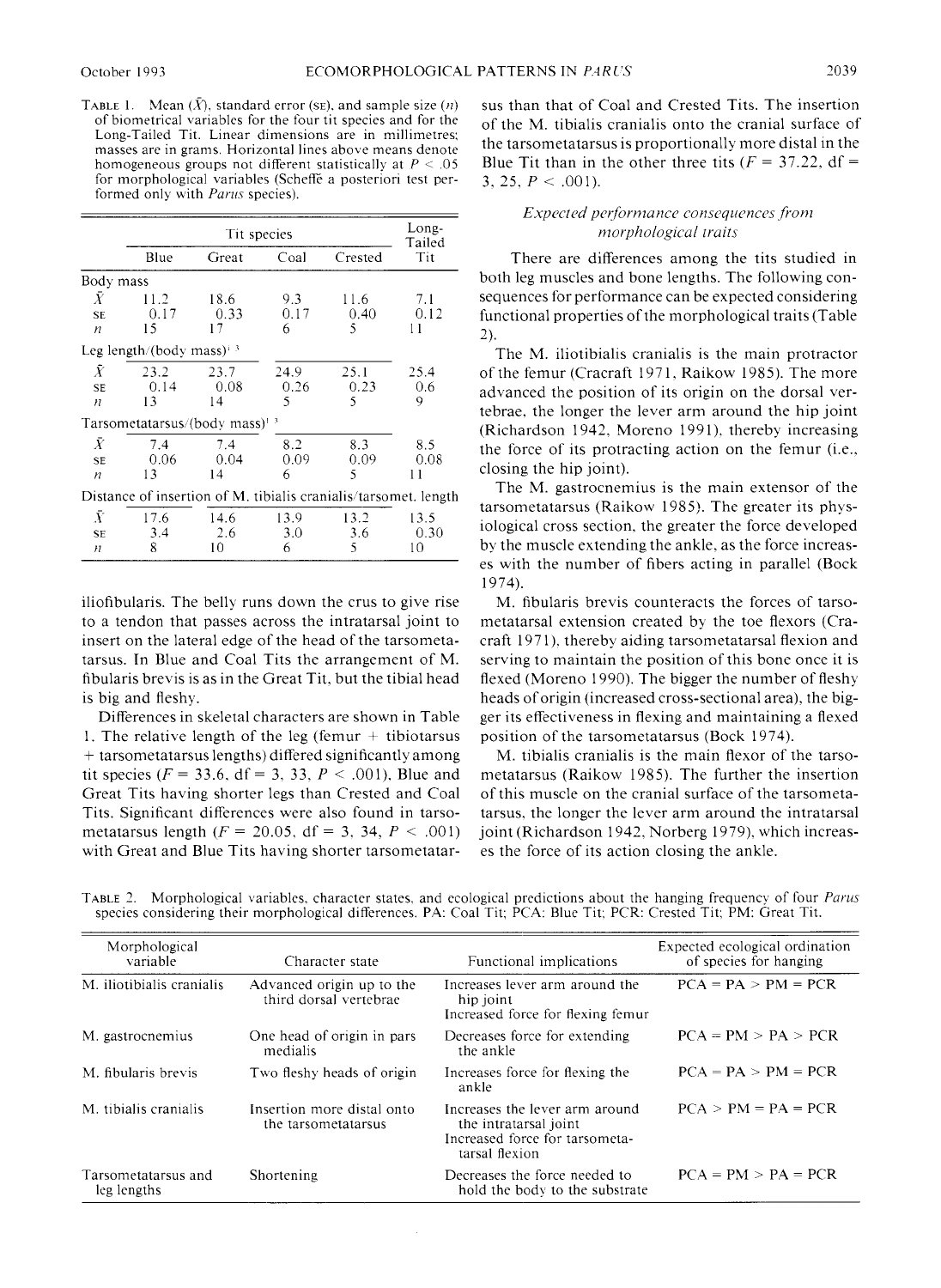

FIG. 1. Schematic representation of the leg bones in a "hanging" Blue Tit (A; at this posture the force of gravity tends to open the angle of the leg joints) and in a "standing" Crested Tit (B: the force of gravity tends to close the angle of the leg joints). Part C represents the relative position of the leg muscles differing among tits: M. iliotibialis cranialis (ITC) originates up to the third dorsal vertebra in the Blue (and Coal) Tit  $(- - -)$  while it arises from the second dorsal vertebra in the Crested (and Great) Tit. M. gastrocnemius (G) has a patellar band (PB) arising from the patella in the Crested Tit: such a patellar band is absent in the rest of the species studied. M. tibialis cranialis (TC) inserts onto the cranial surface of the tarsometatarsus the most distally in the Blue Tit  $(--1)$ and the most proximally in the Crested Tit (Coal and Great Tits are intermediate). M. fibularis brevis (FB) has a fleshy tibial head in the Blue (and Coal) Tit while in the Crested (and Great) Tit such a tibial head 1s tendinous.

Shorter legs are often found in hanging species (Spring 1965. Norberg 1979. Carrasca1 et al. 1990). The shorter the leg bone segments. the shorter the distance between the center ofgravity of the bird and the foraging surface. which reduces the effort needed to hold the body close to the substrate while hanging. optimizing the efficiency of the musculature supporting the body mass (see Winkler and Bock 1976. and Norberg 1979 for a detailed functional analysis).

From these expectations. and considering morphological differences among the four tit species altogether, the following suggested order can be made from the most hanging species to the least: Blue Tit. Great Tit, Coal Tit. Crested Tit (see Table 2 for details). Fig. 1 shows a synthesis of morphological variation among the tit species studied. and the association between morphological syndromes and predicted foraging postures.

Tit species differed significantly in the mean proportion of time spent at feeder type D in feeder trials (percent of hanging; Fig. 2) ( $F = 8.97$ , df = 3, 54,  $P <$ ,001). The Blue Tit used feeder type D (hanging) in a higher proportion than the other three *Parus* species: the Crested Tit spent the lowest proportion of time hanging. The Blue Tit used feeder type D significantly more than expected randomly (hypothesized mean: 50%). with the converse being true for the Crested Tit. Great and Coal Tits used both feeder types in proportions not differing from random. These results show that the ranking of the four tit species according to hanging frequency is consistent with the above predicted order derived from morphofunctional hypotheses (Table 2. Fig. 2).

### **DISCUSSION**

Our results demonstrate that al1 tit species studied are able to use feeder type U and feeder type D (to be standing and to be hanging). However. there exist differences in the "preferred" foraging postures among the four *Parus* species as demonstrated by the percentage of time spent at each feeder in the feeder trial. We have also shown that such foraging differences can be predicted considering functional changes related to morphological changes at the hindlimb level.

Within the *Parlis* studied. the Blue Tit is the species with the shortest legs. It has the main flexor muscles of the hip and intratarsal joints (M. iliotibialis cranialis and M. tibialis cranialis. respectively) modified in the direction that increases the force of their action (i.e., closing the joints). M. fibularis brevis is also modified to strengthen its action maintaining the tarsometatarsus at its position once it is flexed. Pars interna of M. gastrocnemius. the main extensor of the ankle. is. on the contrary, partially atrophied in the Blue Tit. This morphological pattern fits the mechanical requirements for hanging, i.e., morphological design should tend to counteract the force of gravity (the main force acting upon the bird while hanging: Fig. 1). which pulls the body downwards and tends to open the leg joints.

The Crested Tit has the longest legs. The main extensor muscle of the ankle. M. gastrocnemius. is modified by the addition of extra fibers to its pars interna. increasing ankle extension. as the force exerted by a muscle is related to its number of fibers (Bock 1974). Leg flexor muscles are not as well developed as in the Blue Tit (decreased leg flexion power). This hindlimb morphology better fits the mechanical requirements for standing, i.e., morphological design should tend to counteract the force of gravity. which. while standing. tends to close the leg joints (Fig. 1).

The Great Tit shows a mixture of characters. It shares with the Blue Tit characters that favor hanging (short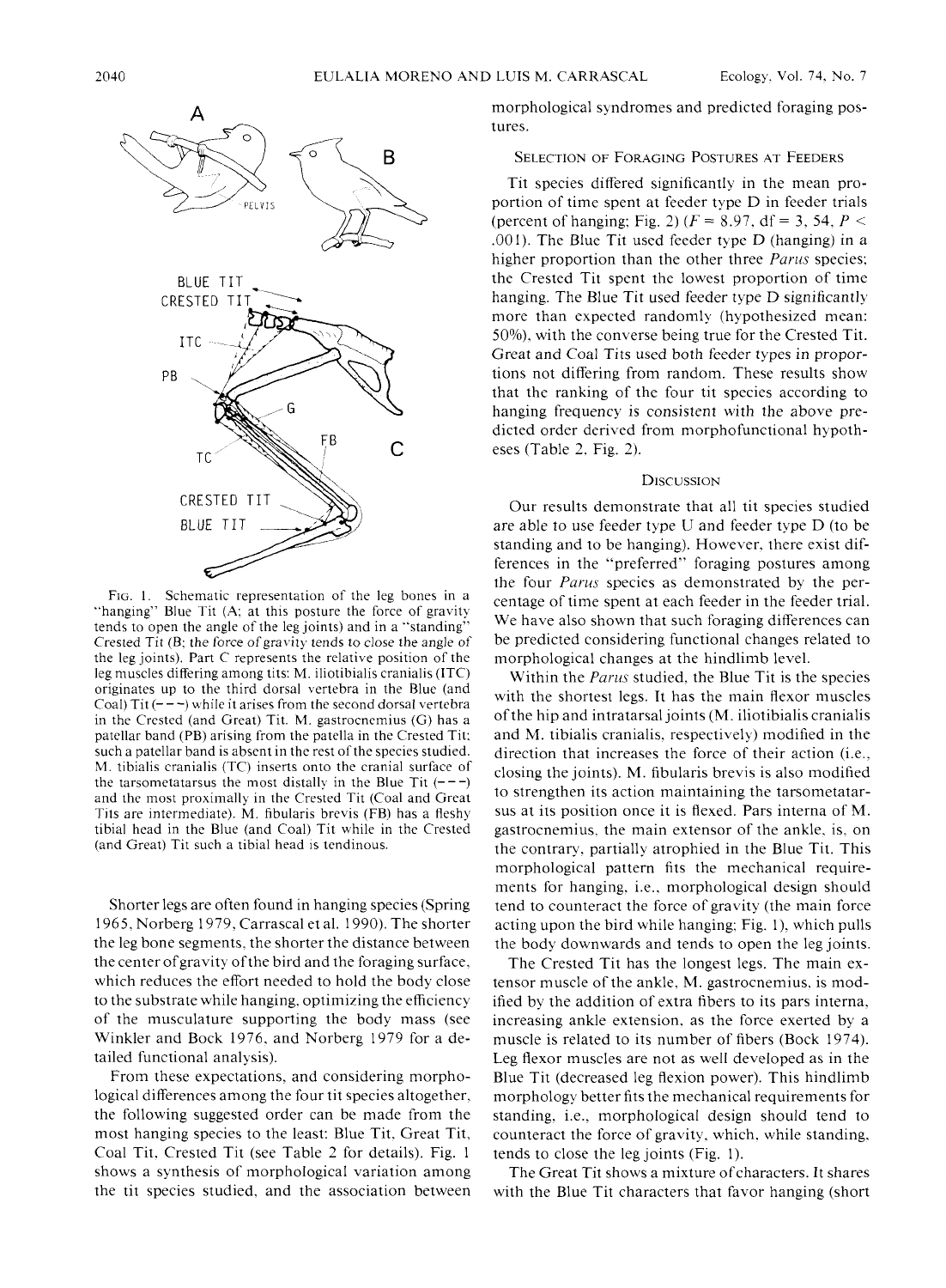

FIG. 2. Percentage of feeding postures in the trial (UD; standing vs. hanging). Vertical bars denote mean  $\pm$  1 se. The probability of Type **1** error in the *t* test comparing each data series with the hqpothesized mean 50% (random use of feeder types U and D) is listed below each bar. Similar small letters near bars denote homogeneous groups not statistically different at  $P < .05$  (Scheffe a posteriori test). Sample sizes: Blue Tit = 10, Great Tit = 20, Coal Tit = 14, Crested Tit = 14.

legs and pars interna of M. gastrocnemius arising from only one head). M. iliotibialis cranialis. M. fibularis brevis. and the insertion point of M. tibialis cranialis onto the tarsometatarsus. however. as in the Crested Tit, favor standing. This morphological pattern likely explains the use of feeder types U and D in proportions not differing from random. The Coal Tit also shares "hanging" characters with Blue Tits (M. iliotibialis cranialis and M. fibularis brevis) and "standing" characters with Crested Tits (relative long legs and short distance of insertion of M. tibialis cranialis onto the tarsometatarsus). This morphology, like that of the Great Tit. might explain the use of feeder types U and D in proportions not different from random. In summary, in Great and Coal Tits the same foraging behavior (proportion of feeding postures in trial UD) can be achieved with different hindlimb morphologies. This suggests that some phylogenetic constraints might underlie such morphological differences.

The results of this study show clear relationships between leg morphology and foraging modes. Although al1 species studied share a general morphological pattern allowing a wide behavioral repertoire (presumably through their common evolutionary history), there are subtle differences in both muscular morphology and skeletal proportions that can explain behavioral differences between them (presumably indicative of an adaptive relationship). In Fig. 3 we develop a tentative historical transformation analysis of the morphological (hindlimb)-ecological (foraging postures) characters exhibited by the Parus studied (these four tit species are representative of the two main lineages ofthe genus: Sheldon et al. 1992 complemented with data of Gil1 et al. 1989). The continuous skeletal variables have been coded into two discrete characters based on groups

identified by the Scheffe a posteriori tests. The derived character states of both skeletal and muscular traits were determined using the outgroup comparison method with Aegithalidae as the appropriate outgroup. Although the Long-Tailed Tit did not use the feeders (it is mainly an insectivorous species during winter: Perrins 1979). Carrascal and Tellería (1985) and Laurent (1 986) have shown that this species hangs less than the Blue Tit and more than the Crested Tit (i.e., intermediate value). Therefore. it is plausible to hypothesize an unspecialized postura1 selection as the primitive behavioral character state for Parus (using Felsenstein's [1985] algorithm. and branch lengths from Sheldon et al. 1992 for estimating character states at nodes, the basal node for the *Parus* species studied is 49%).

Given the leg morphology of the Long-Tailed Tit (M. iliotibialis cranialis originates from the two last dorsal vertebrae. pars medialis of M. gastrocnemius originates in two heads lacking the patellar band. M. fibularis brevis having only a fibular head. relatively long leg. and short distance of insertion of M. tibialis cranialis onto the tarsometatarsus) and data from the literature (Raikow 1978. Bentz 1979. Moreno 1990. Moreno 1991. Moreno and Carrascal, in press), the following transformational events can be hypothesized (Fig. 3):

1) M. iliotibialis cranialis advanced its point of origin (from the two last dorsal vertebrae to the last three). and M. fibularis brevis developed a tibia1 fleshy head (derived state of the characters) have independently occurred in branches leading to Coal and Blue Tits (Fig. 3A).

2) Pars medialis of M. gastrocnemius reduced its heads of origin from two to one head, and a shortening of the leg bone segments (derived state of the charac-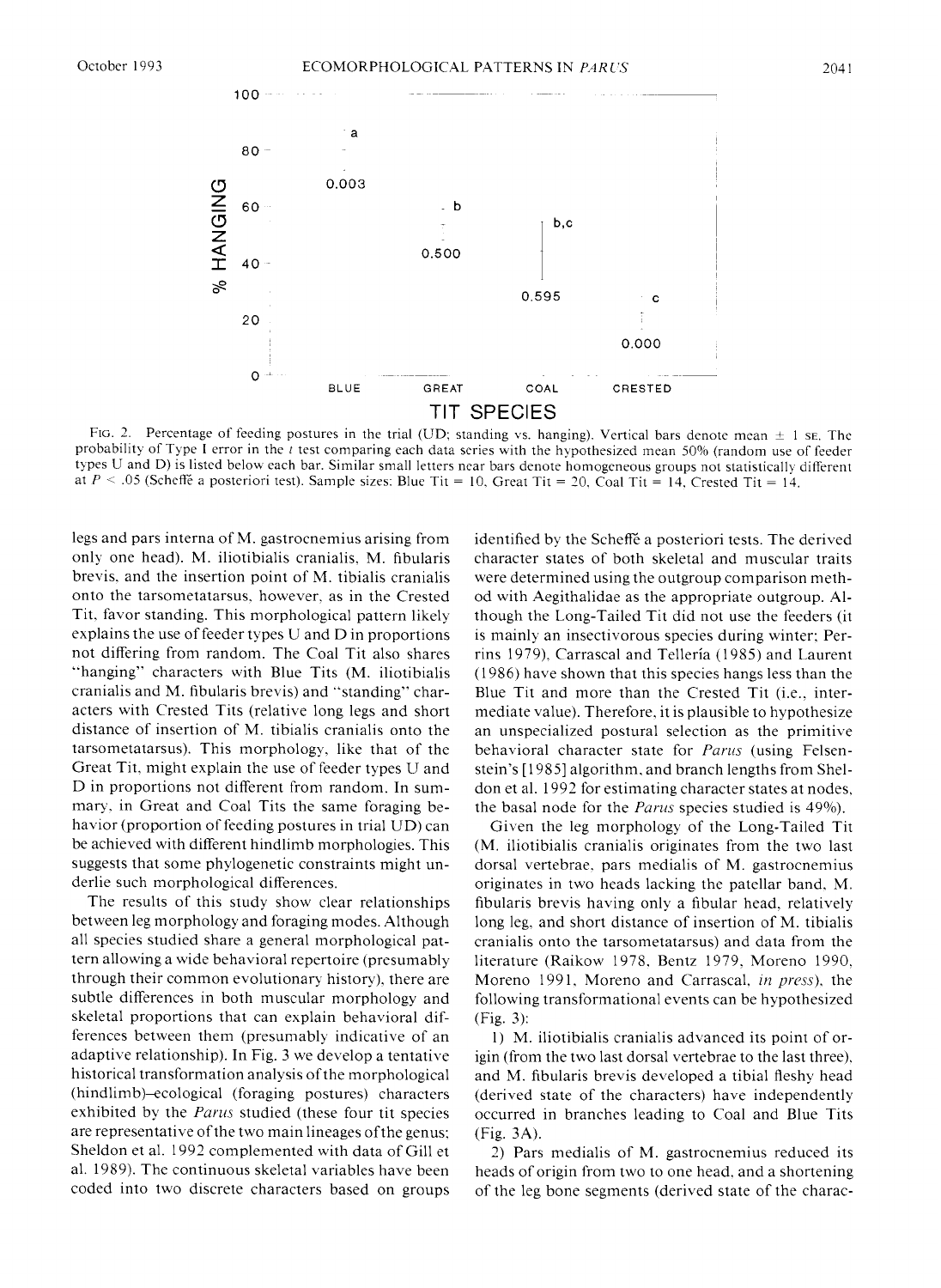

Relative length of leg and tarsometatarsus (long)

Fic. **3.** Hypothesized morphological-ecological character state evolution in the genus *Parus. Aegithalos caudatus* (Aegithalidae) has been used as the outgroup for determining primitive character states. Horizontal bars represent the probable acquisition of a derived character state from the hypothesized ancestral state in *Parus*. Primitive character states are shown in parentheses for each morphological variable under the phylogenetic tree (branch lengths and tree topology obtained from Gill et al. 1989 and Sheldon et al. 1992): these characters are interpreted as primitive because they occur also in the outgroup. (A) Muscular characters. (B) Skeletal and ecological characters. Thick arrows denote hypothesized evolutionary change in foraging posture selection from an unspecialized primitive condition to a specialized "hanging" or "standing" situation.

ters) has occurred in the branch leading to the clade including Blue and Great Tits (synapomorphies: Fig. 3A).

3) A change in the insertion point of M. tibialis cranialis to a more dista1 position on the tarsometatarsus (derived state) has occurred in the branch leading to the Blue Tit.

4) The appearance of a patellar band added to the superficial head of origin of pars medialis of M. gastrocnemius (derived state) has occurred in the branch leading to the Crested Tit.

Considering functional changes associated with morphological changes. these hypothesized transformations in the character states are congruent with both the increased hanging proportion observed in the Blue Tit. and the increased standing proportion in the Crested Tit in our trials (Fig. 3A, B). On the other hand. historical constraints can explain differences found in morphology between Great and Coal Tits in spite of their similar foraging behavior. Results obtained with the latter two species demonstrate the importance of considering bones and muscles as inseparable parts of functional systems in ecomorphological studies (important suggestion made by Bock [1974] but ignored by manp ecomorphologists). The Coal Tit. with relatively long legs (shared trait with the Crested Tit). is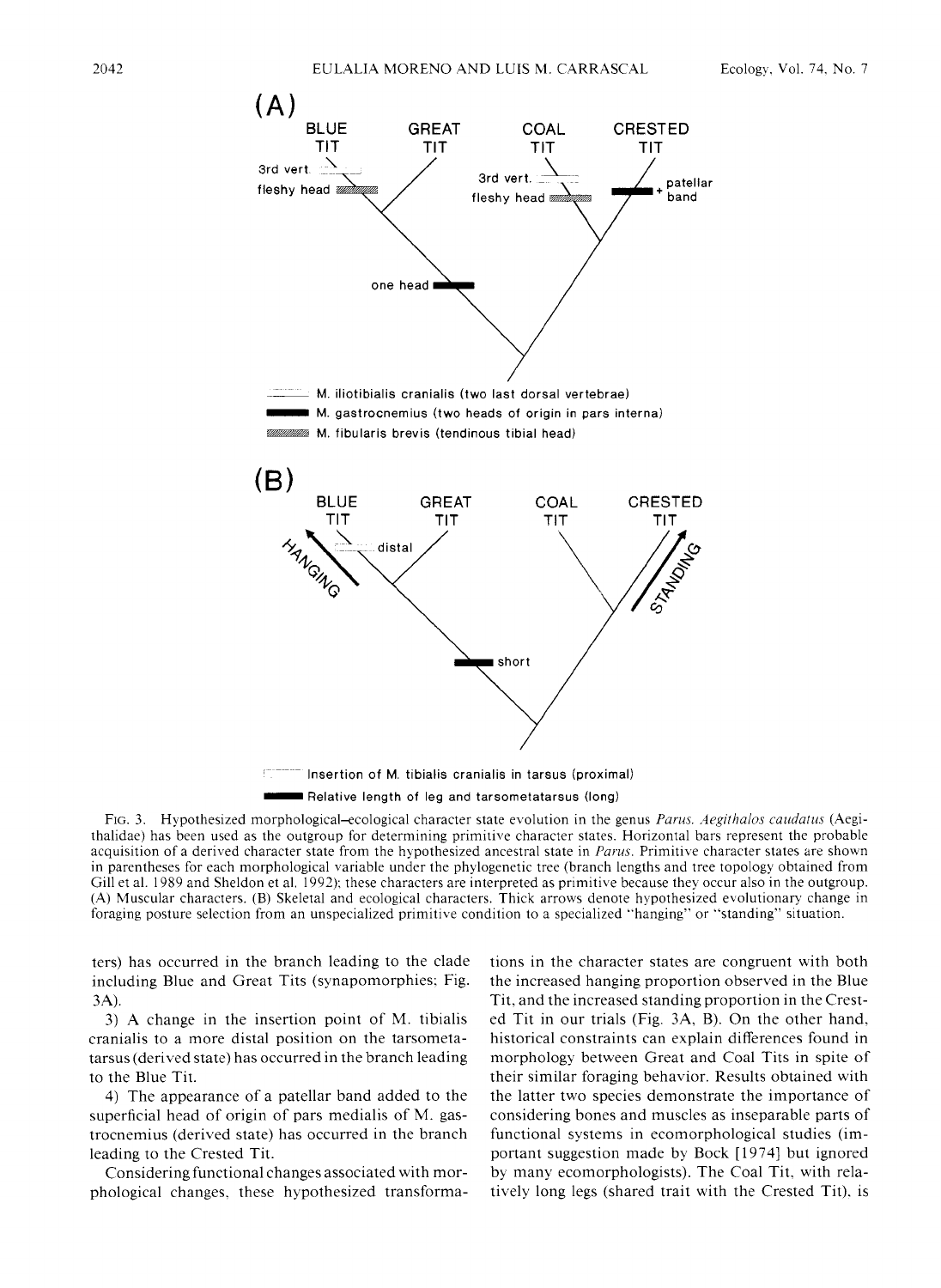able to hang as much as the Great Tit which has relatively shorter legs (shared trait with the Blue Tit) because some of its leg muscles are modified for helping leg flexion. thereby favoring its "hanging" abilities.

It also should be noticed that the only morphological difference between the Crested Tit and the Long-Tailed Tit (i.e., the addition of the patellar band to the gastrocnemius muscle) is important enough to drive differences in foraging behavior (a reduction in hanging performance). Moreover. the convergent changes in Coal and Blue Tit lineages in the lever arm change of the M. iliotibialis cranialis and the addition of the fleshy tibia1 head of the M. fibularis brevis are especially strong evidence of the adaptive nature of this complex.

Our results clearly show morphology as a determinant of the locomotion mode in the species concerned. If foraging postures are tightly associated with substrate use as has already been demonstrated (e.g., Holmes et al. 1979. Carrascal and Tellería 1985, Laurent 1986). then morphology should be considered when studying pressures determining communitp organization. This aspect is not usually taken into account in such ecological studies. For example, in recent papers on the organization of the *Pariis* guild (Alatalo and Moreno 1987, Suhonen et al. 1992, 1993). differences in foraging sites between species are viewed in the light of predation risk. food resource distribution, and interspecific competition, without considering that morphologp may influence the organization of the tit guild in terms of species distribution over different tree parts. In the *Parlis* guild, differences in substrate use between the Coal and the Crested Tits (outer parts of branches in tree tops vs. inner parts of branches at medium heights) could be explained considering the presently demonstrated difficulty of the Crested Tit in using hanging postures. which are required for foraging at the needles of coniferous trees.

In this study we illustrate an integrative method when dealing with ecomorphology (morphological analysis [bones and muscles together]  $+$  experimental trials  $+$ phylogenetic relationships). We show how field studies undertaken under controlled conditions can be a valuable tool in comparing the behavioral abilities of ecologically related species, and in demonstrating the adaptiveness of morphological structures (Pounds 1988. Moermond and Howe 1989. Losos 1990).

#### **ACKNOWLEDGMENTS**

We thank 1. Bishops. P. J. K. Burton. and G. S. Cowles. of the Subdepartment of Ornithology of the Natural History Museum at Tring for allowing use of al1 the facilities of the Museum where some of the dissections were made. F. C. James. J. B. Losos. M. C. McKitrick, and P. Wainwright provided useful suggestions on the several versions of the manuscript. J. Benzal and B. Torres gave us valuable field assistance. R. Johnston corrected the language. This study was founded by projects DGICYT PB 88-0041, and C  $176/$ 91 (Comunidad Autónoma de Madrid).

#### **LITERATURE CITED**

- Alatalo. R. V., and J. Moreno. 1987. Body size. interspecific interactions, and use of foraging sites in tits (Paridae). Ecology 68: 1773-1 777.
- Baumel. J. J.. A. S. King. A. M. Lucas, J. E. Breazile, and H. E. Evans. 1979. Nomina Anatomica Avium. Academic Press, London, England.
- Bentz. G. D. 1979. The appendicular myology and phylogenetic relationships of the Ploceidae and Estrildidae (Aves: Passeriformes). Bulletin of the Carnegie Museum of Natural History 15:l-25.
- Bock, W. J. 1974. The avian skeletomuscular system. Pages 119-257 in D. S. Farner. and J. R. King, editors. Avian Biology. Volume 4. Academic Press. London. England.
- 1990. From biologische anatomie to ecomorphology. Netherlands Journal of Zoology 40:254-277.
- Bock. W. J.. and C. R. Shear. 1972. A staining method for gross dissection of vertebrate muscles. Anatomischer Anzeiger 130:222-227.
- Carrascal. L. M.. E. Moreno, and J. L. Tellería. 1990. Ecomorphological relationships in a group of insectivorous birds of temperate forests in winter. Holarctic Ecology 13:105- 11 1.
- Carrascal, L. M.. and J. L. Tellería. 1985. Estudio multidimensional del uso del espacio en un grupo de aves insectívoras forestales durante el invierno. Ardeola 32:95- 113.
- Cracraft. J. 1971. The functional morphology of the domestic pigeon, *Columba livia*. Bulletin of the American Museum of Natural History 144:171-268.
- Felsenstein, J. 1985. Phylogenies and the comparative method. American Naturalist 125:1-15.
- Gill. F. B.. D. H. Funk. and B. Silverin. 1989. Protein relationships among titmice *(Purus).* Wilson Bulletin 101: 182-197:
- Holmes, R. T., R. E. Bonney, and S. W. Pacala. 1979. Guild structure of the Hubbard Brook bird community: a multivariate approach. Ecology 60:5 12-520.
- Karr. J. R., and F. C. James. 1975. Ecomorphological configurations and convergent evolution. Pages 258-28 1 **111** M. L. Cody and J. M. Diamond. editors. Ecology and evolution of communities. Harvard University Press, Cambridge. Massachusetts. USA.
- Laurent. J. L. 1986. Winter foraging behaviour and resource availability for a guild of insectivorous birds in a southern alpine larch forest. Ornis Scandinavica 17:347-355.
- Leisler, B.. and H. Winkler. 1985. Ecomorphology. Current Ornithology 2: 155-1 86.
- Losos. J. B. 1990. Ecomorphology, performance capability. and scaling of West Indian *Anolis* lizards: an evolutionary analysis. Ecological Monographs 60:369-388.
- Moermond. T. C.. and R. W. Howe. 1989. Ecomorphology of feeding: behavioral abilities and ecological consequences. Pages 2265-2270 **in** H. Ouellet, editor. Acta XIX Congressus Internationalis Ornitologici. National Museum of Natural Sciences. Ottawa. Ontario, Canada.
- Moreno. E. 1990. Form and function of the fibularis brevis muscle in some passerine birds. Annales Zoologici Fennici 27:3-9.
- 1991. Pelvic appendage musculature of the treecreepers (Passeriformes: Certhiidae). Myological adaptations for tail-supported climbing. Canadian Joumal of Zoology 69:2456-2462.
- Moreno. E., and L. M. Carrascal. *In press.* Ecomorphological patterns of aerial feeding in oscines (Passeriformes: Passeri). Biological Journal of the Linnean Society.
- Norberg. A.R. 1986. Treecreeper climbing: mechanics, energetics, and structural adaptations. Ornis Scandinavica 17: 191-209.
- Norberg, U. M. 1979. Morphology of the wings, legs. and